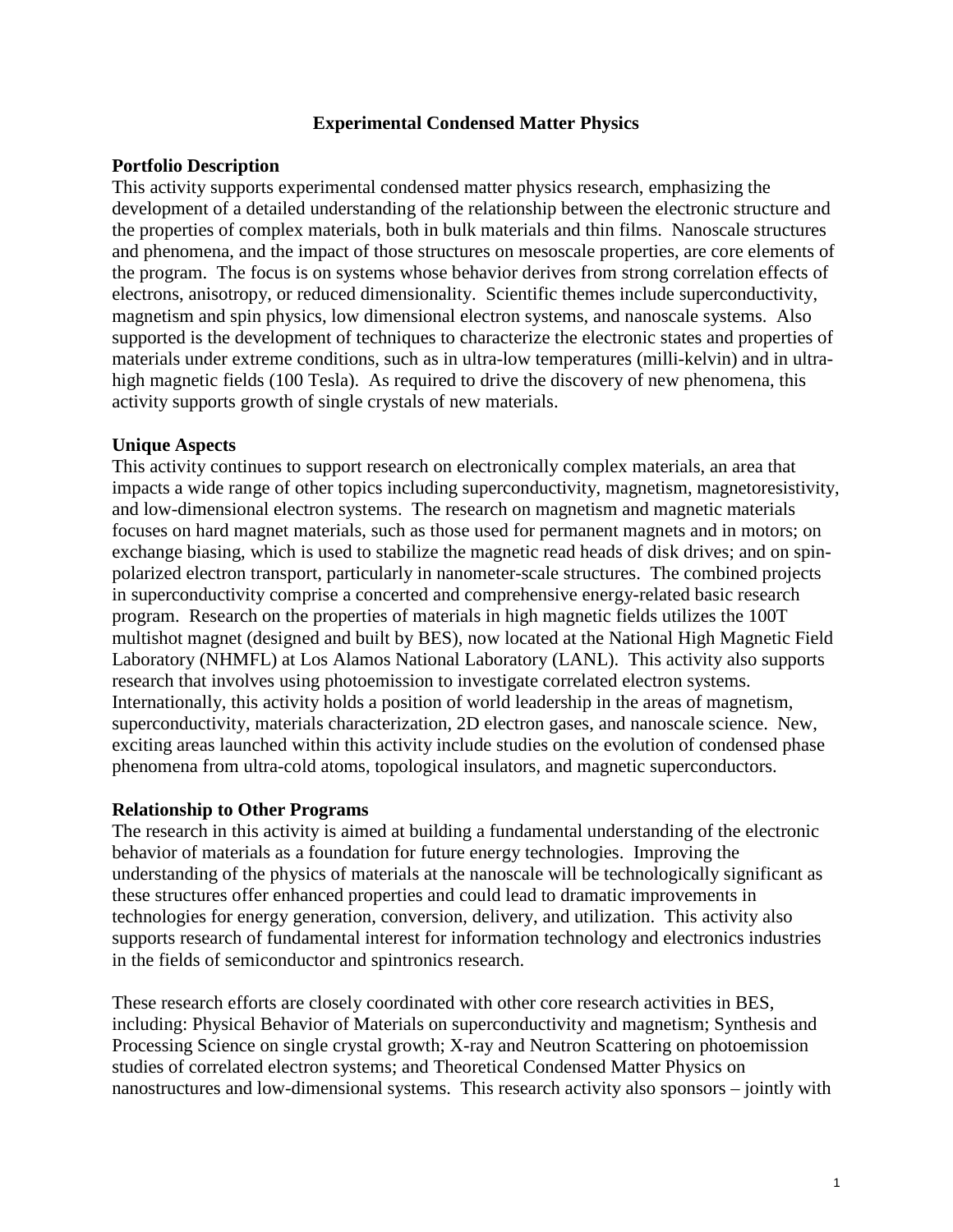other core research activities and the Energy Frontier Research Centers program, as appropriate – program reviews, principal investigators (PI) meetings, and programmatic workshops.

The program also works with agencies outside of BES.

- There are active interactions with the DOE Office of Energy Efficiency and Renewable Energy (EERE) through workshops, program reviews, PI meetings, and communication of research activities and highlights.
- Nanoscience-related projects in this activity are coordinated with the Nanoscale Science Research Center user facilities and reviews in the BES Scientific User Facilities Division. BES further coordinates nanoscience activities with other federal agencies through the National Science and Technology Council (NSTC) Nanoscale Science, Engineering, and Technology Subcommittee that leads the National Nanotechnology Initiative.
- Predictive materials sciences activities and the associated theory, modeling, characterization and synthesis research are coordinated with other federal agencies through the NSTC Subcommittee on the Materials Genome Initiative.
- The program has also supported topical studies by the National Research Council, including "Assessment of and Outlook for New Materials Synthesis and Crystal Growth", "Optics and Photonics: Essential Technologies for our Nation," and "High Magnetic Field Science".
- This program and the National Science Foundation (NSF) support the National Academy of Sciences' Condensed Matter and Materials Research Committee (formerly the Solid State Sciences Committee), which is charged with assessing the state of the field and advising federal agencies on research priorities. Additional interactions with the NSF include joint support of National Academy studies in relevant areas and ongoing communication about research activities.

# **Significant Accomplishments**

This activity has a long history of accomplishments. Among these are the discovery of ion channeling and the development of the field of ion implantation; the discovery of metallic and strained-layer superlattices; the establishment of the field of thermoacoustics and thermoacoustic refrigeration and heating; the first observation of superconductivity in a magnetically doped semiconductor (platinum antimony  $[PtSb_2]$  with ~1% Yb); and design/construction of the 100T multishot magnet (now operated by the NHMFL). The 100T magnet currently holds the world record for long pulse, high magnetic fields in a reusable magnet. In addition, the activity has supported much of the seminal work in the fields of high temperature superconductors and quasicrystals, efforts now pursued worldwide.

Recent accomplishments in the program include:

- The observation of Bose condensation of excitons doped double layer semiconductor structures.
- The characterization of BCS (Bardeen, Cooper, and Schrieffer), two-gap superconductivity in magnesium diboride  $(MgB<sub>2</sub>)$ .
- The first observation of the fractional quantum Hall effect in graphene.
- The first observation of the Hofstadter's butterfly energy spectrum in graphene and h-boron nitride moire superlattices.
- STM imaging of the formation of heavy fermions in cerium-cobalt-indium ( $CeCoIn<sub>5</sub>$ ).